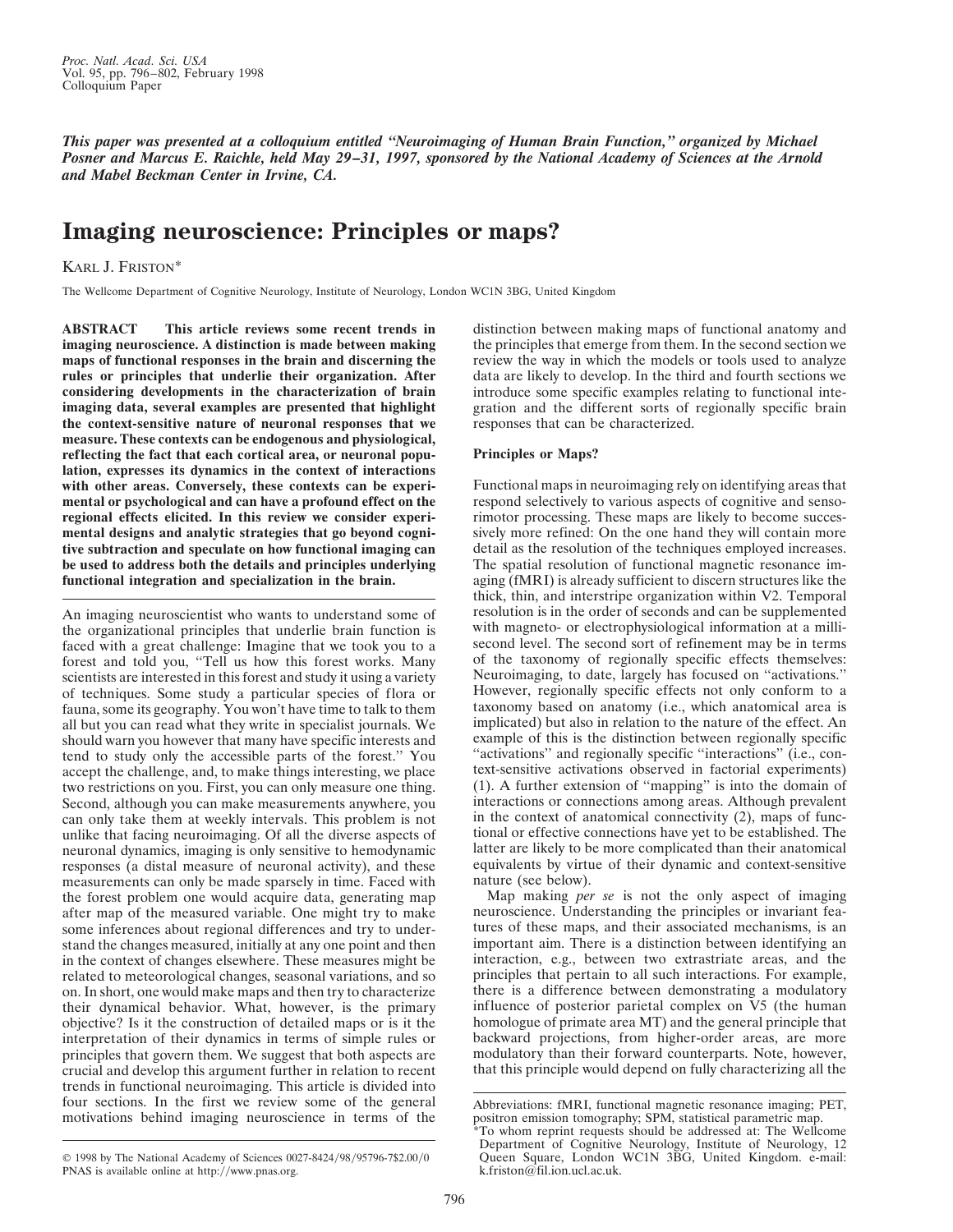interactions among extrastriate areas. This reiterates the importance of cartography, in this instance, a cartography of connections. Another example of principles that derive from empirical observations can be taken from the work of complexity theorists, wherein certain degrees of ''connectivity'' at the level of gene–gene interactions give rise to complex dynamics (3). This principle of sparse connectivity has emerged again in relation to the complexity of neuronal interactions (4). What are the sorts of principles that one is looking for in imaging neuroscience? The ''principle of functional specialization'' is now well established and endorsed by human neuroimaging studies. If we define functional specialization in terms of anatomically specific responses that are sensitive to the context in which these responses are evoked, then, by analogy, ''functional integration'' can be thought of as anatomically specific interactions between neuronal populations that are similarly context-sensitive. In a sense, functional integration is a principle, but it is not very useful. Examples of more useful principles might include a principle of sparse connectivity (e.g., functional integration is mediated by sparse extrinsic connections that preserve specialization within systems that have dense intrinsic connections) or that, in relation to forward connections, backward connections are modulatory. In summary, a detailed empiricism is a prerequisite for the emergence of organizational principles. For some neuroscientists the principles themselves might be the ultimate goal, but these principles will only be derived from maps of the brain. For others, relating the maps to cognitive architectures and psychological models may be the ultimate goal, but this in itself requires a principled approach.

## **Models or Tools?**

In this section we consider the status of various models that are used to analyze or characterize brain function and how they are likely to develop. The models one usually comes across in neuroscience are of three types. First, there are biologically plausible neural network or synthetic neural models (5). Second are the mathematical models employed in linear and nonlinear system identification, and third are the statistical models used to characterize empirical data (6). This section suggests that the increasing sophistication of statistical models will render them indistinguishable from those used to identify the underlying system. Similarly, synthetic neural models that are currently used to emulate brain systems and study their emergent properties will lend themselves to reformulations in terms of those required for system identification. The importance of this is that (*i*) the parameters of synthetic neural models, for example, the connection parameters and time constants, can be estimated directly from empirical observations and (*ii*) the validity of statistical models, in relation to what is being modeled, will increase. Another way of looking at the distinctions between the various sorts of models (and how these distinctions might be removed) is to consider that we use models either to emulate a system, or to define the nature or form of an observed system. When used in the latter context, the empirical data are used to determine the exact parameters of the specified model where, in statistical models, inferences can be made about the parameter estimates. In what follows we will review statistical models and how they may develop in the future and then turn to an example of how one can derive a statistical model from one normally associated with a nonlinear system identification. The importance of this example is that it shows how a model can be used, not only as a statistical tool, but as a device to emulate the behavior of the brain under a variety of circumstances.

**Linear Models.** The most prevalent model in imaging neuroscience is the general linear model. This simply expresses the response variable (e.g., hemodynamic response) in terms of a linear sum of explanatory variables or effects in a ''design matrix.'' Inferences about the contribution of these explanatory variables are made in terms of the parameter estimates, or coefficients, estimated by using the data. There are a number of ways in which one can see the general linear model being developed in neuroimaging; for example, the development of random- and mixed-effect models that allow one to generalize inferences beyond the particular group of subjects studied to the population from which the subjects came, or the increasingly sophisticated modeling of evoked responses in terms of wavelet decomposition. Here we will focus on two examples: (*i*) model selection and (*ii*) inferences about multiple effects using statistical parametric maps of the F statistic [SPM(F)].

Generally, when using statistical models, one has to choose from among a hierarchy of models that embody more and more effects. Some of these effects may or may not be present in the data, and the question is, ''which is the most appropriate model?'' One way to address this question is to see whether adding extra effects significantly reduces the error variance. When the fit is not significantly improved one can cease elaborating the model. This principled approached to model selection is well established in other fields and will probably prove useful in neuroimaging. One important application of model selection is in the context of parametric designs and characterizing evoked hemodynamic responses in fMRI. In parametric designs it is often the case that some high-order polynomial "expansion" of the interesting variable  $(7)$  (e.g., the rate or duration of stimulus presentation) is used to characterize a nonlinear relationship between the hemodynamic response and this variable. Similarly, in modeling evoked responses in fMRI, the use of expansions in terms of temporal basis functions has proved useful (8). These two examples have something in common. They both have an ''order'' that has to be specified. The order of the polynomial regression approach is the number of high-order terms employed, and the order of the temporal basis function expansion is the number of the basis functions used. Model selection has a role here in determining the most appropriate or best model order.

Models that use expansions bring us to the second example. Recall that in general the contribution of designed effects is reflected in the parameter estimates of the coefficients relating to these effects. In the case of polynomial expansions or temporal basis functions these are the set of coefficients of the high-order terms or basis functions. Unlike simple activations (or effects corresponding to a particular linear combination of the parameter estimates), inferences based on these high-order models must be a collective inference about all of these coefficients together. This inference is made with the F statistic and speaks to the usefulness of the SPM(F) as an inferential tool. The next section presents an example of the SPM(F) in action and introduces models used in nonlinear system identification.

**Nonlinear Models.** How can we best characterize the relationship between stimulus presentation and the evoked hemodynamic response in fMRI? Hitherto the normal approach has been to use a stimulus waveform that conforms to the presence or absence of a particular stimulus attribute, convolve (i.e., smooth) this with an estimate of the hemodynamic response function, and see if the result can predict what is observed. Our using an estimate of the hemodynamic response function assumes that we know the nature or form of this response and furthermore precludes nonlinear effects. A more comprehensive approach would be to use nonlinear system identification and pretend that the stimulus was the input and that the observed hemodynamic response was the output. This approach posits a very general form for the relationship and uses the observed inputs and outputs to determine the parameters of the model that optimize the match between the observed and predicted hemodynamic responses. The approach that we have adopted uses a Volterra series expansion (8). This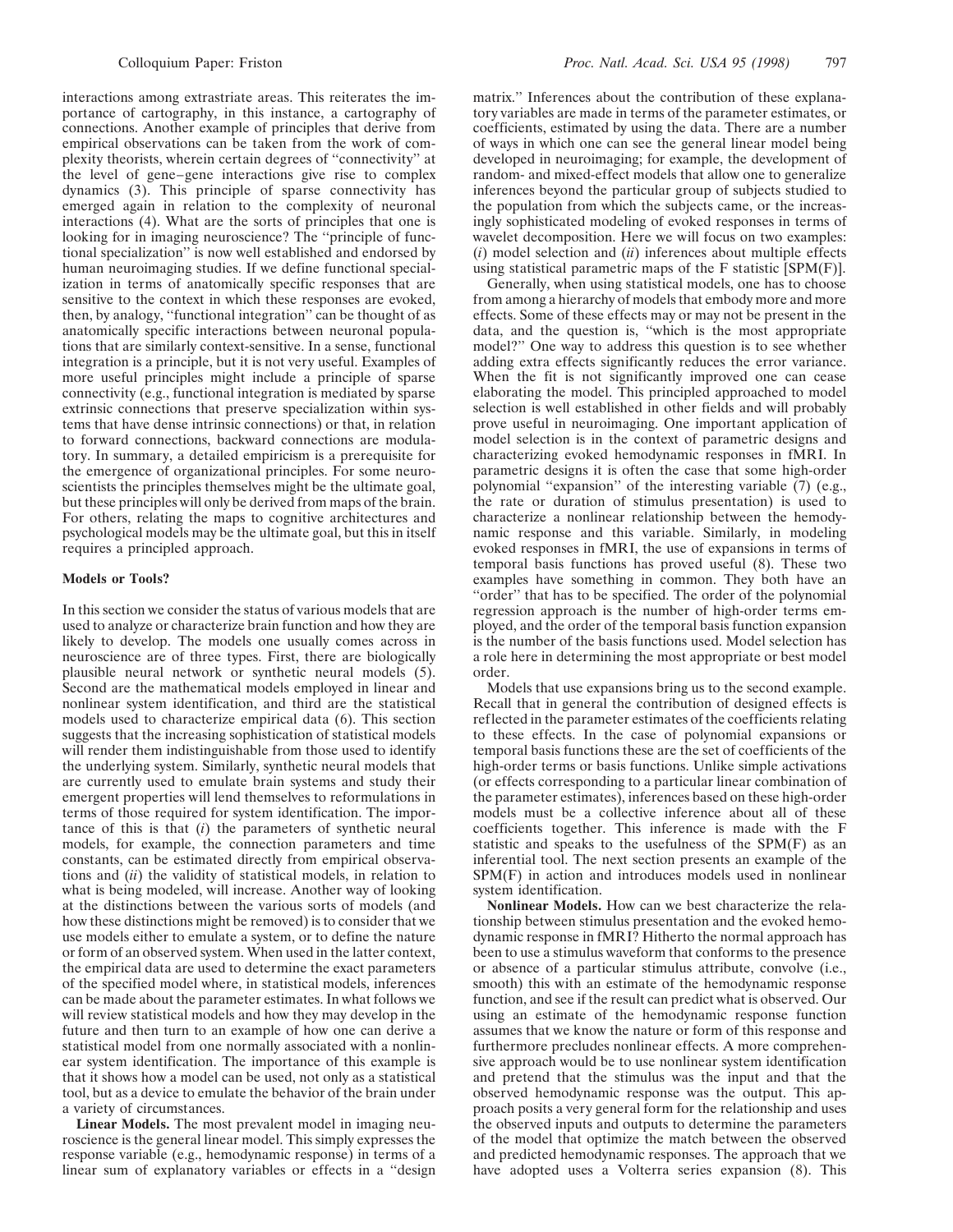expansion can be thought of as a nonlinear convolution and can be shown to emulate the behavior of any nonlinear, time-invariant dynamical system. The results of this analysis are a series of Volterra kernels of increasing order. The zero-order kernel is simply a constant, the first order kernel corresponds to the hemodynamic response function usually arrived at in linear analyses, and the second, and higher-order, kernels embody the nonlinear dependencies of response on stimulus input. By using a series of mathematical devices (second-order approximations and expansion of the coefficients in terms of temporal basis functions) we were able to reformulate the Volterra series in terms of the general linear model and use standard techniques to estimate and make statistical inferences about these kernels. An example of the kernel estimates for a voxel in periauditory cortex is shown in Fig. 1. This estimate was based on a parametric study of evoked responses to words presented at varying frequencies and is fairly typical of a nonlinear hemodynamic response function. The associated SPM(F), shown in a standard anatomical space, testing for the significance of the Volterra kernels is shown in Fig. 2. At this point we could conclude that evoked responses show a highly significant nonlinear response and present the characterization of this response in terms of the kernel coefficients (Fig. 1). However, we can go further and use the



FIG. 1. Volterra kernels  $h^0$ ,  $h^1$ , and  $h^2$  based on parameter estimates from a voxel in the left superior temporal gyrus at  $-56$ ,  $-28$ , and 12 mm. These kernels can be thought of as a characterization of the second-order hemodynamic response function. The first-order kernel (*Upper*) represents the (first-order) component usually presented in linear analyses and reflects the contribution of the input as a function of time. The second-order kernel (*Lower*) is presented in image format and reflects the contribution of the product of the input at two distinct times in the recent past. The color scale is arbitrary; white is positive and black is negative.

parameter estimates to specify a model that can be used to emulate responses to a whole range of auditory inputs. As an example, consider the response to a pair of words that are presented close together in time, as distinct from when they are presented in isolation. Fig. 3 demonstrates the results of this simulation and shows that the presence of a prior stimulus attenuates the response to a second. The key thing to note here is that we are performing ''virtual'' experiments on the model, presenting it with stimuli that were never actually used. Indeed, we can determine the model's response to a single word. The results of this analysis are shown in Fig. 4 along with the empirically determined responses from a real experiment where single words were presented in isolation. In conclusion, the distinction between models that are used solely to confirm our predictions about observed brain responses may, in the future, become sufficiently unconstrained and general as to provide the basis for simulated experiments.

#### **Functional Integration in the Brain**

SPM{F}

One overriding aspect of the brain is its connectedness, suggesting that the interactions and relationships between activity in different parts of the brain may be as important as regionally specific dynamics. Perhaps what we search for is a ''functional architecture'' as opposed to a ''functional anatomy,'' where the *arch*itecture embodies the interactions and integration that *bridge* between the dynamics of specialized areas. In what follows, we consider a number of developments in neuroimaging that relate to functional integration and effective connectivity among specialized areas.

**Effective Connectivity.** Functional integration is usually inferred on the basis of correlations among measurements of neuronal activity. However, correlations can arise in a variety of ways. For example, in multiunit electrode recordings they



10 20 30 40 50 design matrix

FIG. 2. (*Left*) SPM(F) testing for the significance of the first- and second-order kernel coefficients  $(h^1$  and  $h^2)$  in a word-presentation rate, single-subject fMRI experiment. This is a maximum-intensity projection of a statistical process of the F statistic, after a multipleregression analysis at each voxel. The format is standard and provides three orthogonal projections in the standard space conforming to that described in Talairach and Tournoux (14). The grey scale is arbitrary, and the SPM(F) has been thresholded  $(F = 32)$ . (*Right*) The design matrix used in the analysis. The design matrix comprises the explanatory variables in the general linear model. It has one row for each of the 1,200 scans and one column for each explanatory variable or effect modeled. The left-hand columns contain the explanatory variables of interest,  $x_i(t)$  and  $x_i(t), x_j(t)$ , where  $x_i(t)$  is word presentation rate convolved with the *i*th basis function used in the expansion of the kernels. The remaining columns contain covariates or effects of no interest designated as confounds. These include (left to right) a constant term  $(h^0)$ , periodic (discrete cosine set) functions of time to remove low-frequency artifacts and drifts, global or whole brain activity  $G(t)$ , and interactions between global effects and those of interest,  $G(t)$ .  $x_i(t)$  and  $G(t)$ .  $x_i(t)$ ,  $x_i(t)$ . The latter confounds remove effects that have no regional specificity.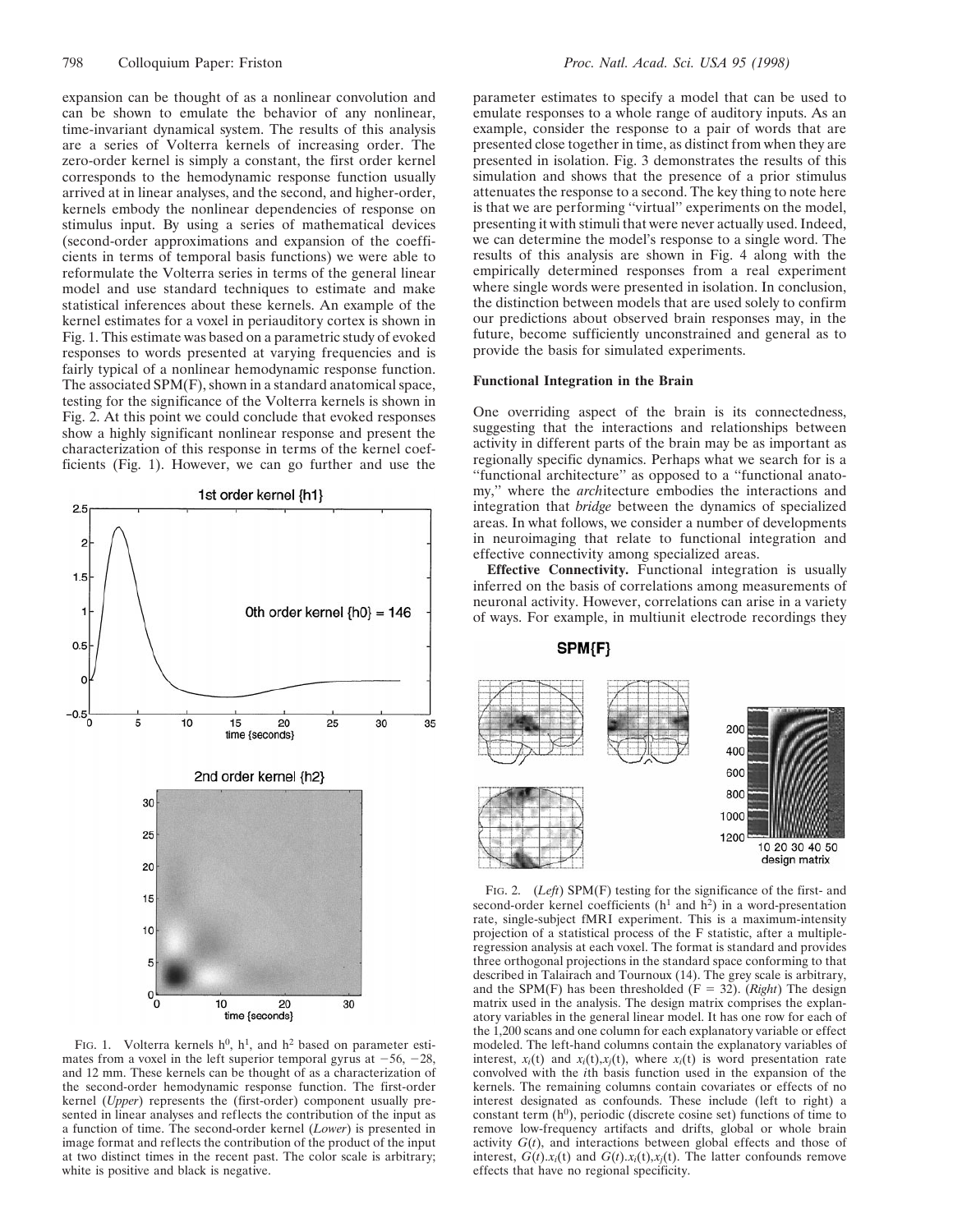

FIG. 3. (*Upper*) The simulated responses to a pair of words (bars) (1 sec apart) presented together (solid line) and in isolation (broken lines) based on the second-order hemodynamic response function in Fig. 1. (*Lower*) The response to the second word when preceded by the first (broken line), obtained by subtracting the response to the first word from the response to both, and when presented alone (broken). The difference reflects the impact of the first word on the response to the second.

can result from stimulus-locked transients evoked by a common input or reflect stimulus-induced oscillations mediated by synaptic connections. Integration within a distributed system is usually better understood in terms of ''effective connectivity'' as distinct from the correlations themselves. Effective connectivity refers explicitly to the influence that one neural system exerts over another (9), either at a synaptic (i.e., synaptic efficacy) or population level (10, 11). There are two important aspects of effective connectivity: (*i*) effective connectivity is dynamic, i.e., activity- and time-dependent, and (*ii*) it depends on a model of the interactions. To date, the models employed in functional neuroimaging have been inherently linear (12). There is a fundamental problem with linear models. They assume that the multiple inputs to a region are linearly separable and do not interact. This precludes dynamic or activity-dependent connections that are expressed in one sensorimotor or cognitive context and not in another. The resolution of this problem lies in adopting nonlinear models that include terms that model the interactions among inputs. These interactions can be construed as a context- or activitydependent modulation of the influence that one region exerts over another. This is an important point, suggesting that second-order models represent the minimum order necessary for a proper characterization of context-sensitive interactions.

One approach to this characterization involves an extension of the above nonlinear model of hemodynamic responses that



FIG. 4. (*Upper*) Hemodynamic response to a single word (bar at 0 sec) modeled by using the Volterra kernel estimates of Fig. 1. (*Lower*) The empirical event-related response in the same region based on an independent, event-related, single-subject fMRI experiment. The solid line is the fitted response using only first-order kernel estimates, and the dots represent the adjusted responses.

employed the Volterra series. In this instance, instead of considering the nonlinear response to a stimulus input, we replace the stimulus with activities measured in other parts of the brain. The Volterra kernels, which mediate the influences of distant regions, provide a comprehensive model of effective connectivity. These estimates are, as above, expressed in terms of kernel coefficients, and inferences can be made about their significance using standard statistical techniques. Although we will not go into details here, these sorts of analyses provide measurements of the direct and modulatory influences of one region on another and a *P* value associated with these effects. A typical example of the connectivity that is obtained from this sort analysis is shown in Fig. 5. This analysis was based on an fMRI study of visual motion. Subjects were presented with radially moving stimuli under different attentional conditions (see Fig. 5 legend). These results demonstrate the role of the posterior parietal cortex in modulating the effective connections to the motion-sensitive area, V5, that may mediate the attentional modulation of responses to its inputs. This attentional modulation represents a context-sensitive change in effective connections to V5.

**Psychophysiological Interactions.** Modulation and contextsensitive changes in effective connectivity are important aspects of functional integration. Psychophysiological interactions refer to the interaction between some psychological or experimental context and physiological activity measured somewhere else in the brain. The idea here is to try and explain the responses observed, at one point in the brain, in terms of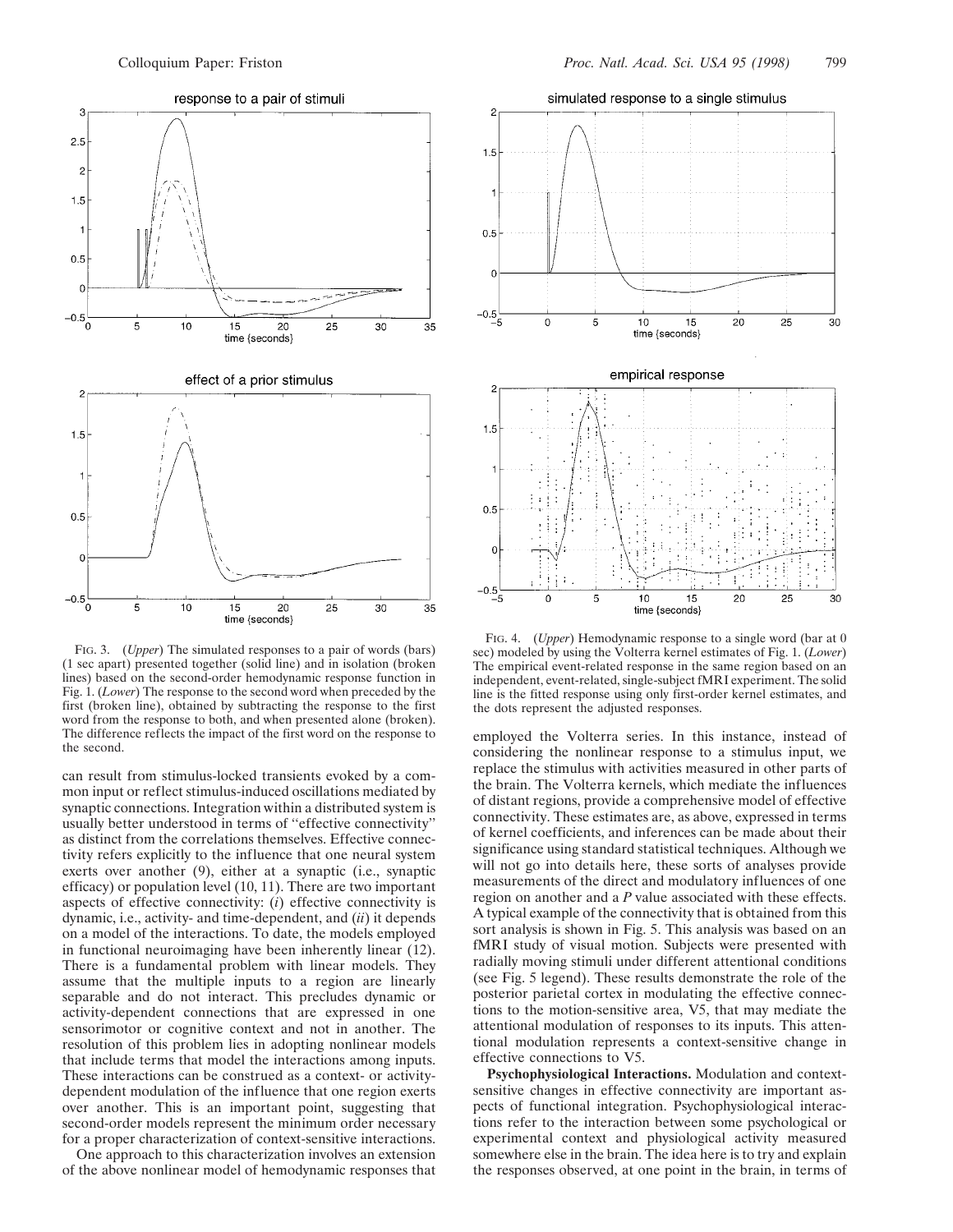

FIG. 5. Effective connections associated with visual attention to motion. Direct effects (of one region on another) are shown in gray, and modulatory effects are shown in black. Direct effects pertain to terms that include only the activity of the source region. Modulatory effects were assessed by using the contribution of second-order terms that involve the source and another (modulated) input. Note that direct effects are almost always reciprocal and conform to predictions based on anatomical connectivity. Modulatory effects are limited to interactions between posterior parietal cortex (PPC) and V5 and between V3a and V1/V2. V1/V2 and V5 also intrinsically modulate their responses to afferent input. All the connections shown are significant at  $P < 0.05$  (corrected for the number of connections tested). These effects were tested using the F statistic after a multiple regression for serially corrected data based on a Volterra series model of interregional influences. The modulatory interaction between PPC and V5 was extremely significant (F = 3.49, df = 25,691,  $P < 0.001$ , corrected).

an interaction between the afferent input from another region and some designed, stimulus-specific, or cognitive variable. Generally, interactions are expressed in terms of the effect of one factor on the effect of another. Psychophysiological interactions therefore can be looked at from two points of view. First, a psychological or sensory factor can affect or modulate the physiological influence of one brain area on another. Second, the same interaction can be construed as a modulation of a target area's responses to the sensory, or cognitive changes, by modulatory influences from the source area. The empirical example that we have chosen to illustrate this involves the fMRI study mentioned above of attention to visual motion. In this study, subjects were asked to view radially moving dots that gave the impression of ''optic flow.'' In between these stimuli the subject simply viewed a fixation point. On alternate presentations of the moving stimuli the subject was asked to attend to changes in the speed in the stimuli (these changes in speed did not actually occur). We were interested in whether attention could be shown to modulate the influence of  $V1/V2$  complex on V5. We addressed this by regressing the activity at every voxel, on that in  $V1/V2$ , under the two attentional states separately. We tested the significance of the difference in the resulting regression slopes (i.e., the psychophysiological interaction between  $V1/V2$  complex activity and attentional set) to give an SPM(t). Significant ( $P < 0.05$ , corrected) voxels are shown in white on a structural T1-weighted MRI in Fig. 6 *Upper* and correspond to a region in the vicinity of V5. The *Lower* panel shows an example of the regression for the most significant voxel in this region and demonstrates that when subjects were expecting to detect changes in the motion of a visual stimulus, the regression slope was markedly steeper. In other words, the influence of  $V1/V2$  on  $V5$  was positively modulated by attention to this aspect of visual motion.

Let us look again at the two regression slopes in Fig. 6. Recall above that there are two interpretations of psychophysiological reactions: (*i*) a context-specific change in the influence or connectivity between two regions or (*ii*) a modulation



FIG. 6. (*Upper*) SPM thresholded at  $P = 0.001$  (height uncorrected) and  $P = 0.05$  (volume corrected) superimposed on a structural  $T_1$ -weighted image. This SPM tests for a significant psychophysiological interaction between activity in  $V1/V2$  and attention to visual motion. The most significant effects are seen in the vicinity of V5 (white region, lower right). The time series of the most significant ( $Z =$ 4.46) voxel in this region is shown in the *Upper* panel (line, fitted data; dots, adjusted data). (*Lower*) Regression of V5 activity (at 42, -78, and  $-9$  mm) on V1/V2 activity when the subject was asked to attend to changes in the speed of radially moving dots and when the subject was not asked to. The lines correspond to the regression. The dots correspond to the observed data adjusted for confounds other than the main effects of  $V1/V2$  activity (dark grey dots, attention; light grey dots, no attention). Attention can be seen to augment the influence of  $V1/V2$  on V5.

of responsiveness by this influence. The first interpretation is more natural in this context, in the sense that attention can be thought of as modulating the influences that  $V1/V2$  exerts over V5. However, the complementary perspective is equally valid. In this instance, attention-dependent responses in V5 are realized only in the presence of stimulus-dependent input from  $V1/V2$ . This approach obviously can be extended to include nonlinear effects and embrace more complex interactions; however, the principles would be the same.

## **Event-Related, State-Related, and Context-Sensitive Brain Responses**

**Event-Related fMRI.** Since the advent of fMRI a new distinction has emerged in neuroimaging; namely, that between event- and state-related measurements. By virtue of the half-life of the radioactive tracers used in positron emission tomography (PET), we have been confined largely to studying differences in brain states engendered by the repeated presentation of stimuli or the enduring performance of some task. With fMRI new techniques currently are being developed that allow the evoked responses to single stimuli or events to be characterized and compared. This is of fundamental impor-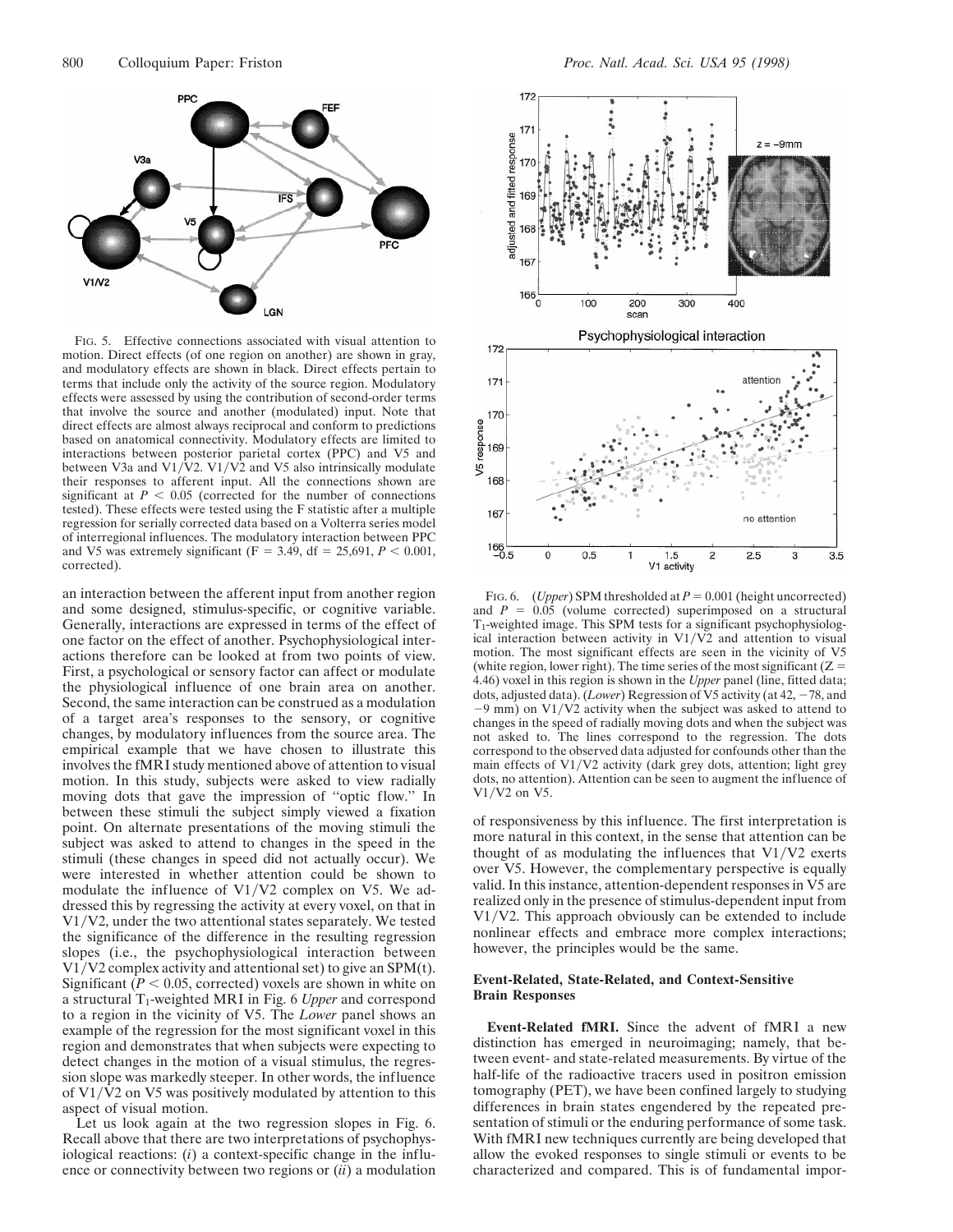

Peri-stimulus time {seconds}

FIG. 7. The data above were acquired from a single subject using echo planar imaging (EPI) fMRI at a rate of one volume image every 1.7 sec. The subject listened to words in epochs of 34 sec at a variety of different frequencies. The fitted periauditory responses (lines) and adjusted data (dots) are shown for two rates (30 and 60 words per minute) on the left. The solid bar denotes the presentation of words. By removing confounds and specifying the appropriate design matrix, one can show that fMRI is exquisitely sensitive to single events. The data shown on the right were acquired from the same subject while simply listening to single words presented every 34 sec. Event-related responses were modeled by using a small set of temporal basis  $\gamma$ functions of the peristimulus time. The SPM(F) shown, reflecting the significance of these event-related responses, has been thresholded at  $P = 0.001$  (uncorrected) and displayed on a T<sub>1</sub>-weighted structural MRI.

tance for experimental design, because the facility to present experimental trials in isolation frees one from the potentially confounding effects of things like attentional set. For example, we now can look directly at the brain's responses to novel events in ''odd ball paradigms'' and, more generally, disambiguate the effects of a particular stimulus from the context in which that stimulus was presented (see below). Fig. 7 makes a distinction between state- and event-related brain responses by using a single-subject fMRI study in which the subject was asked to listen to words presented at a fixed rate over an extended period of time or to single words presented in isolation. These analyses represent a simple version of the Volterra series approach described above and rely on the use of temporal-basis functions. Event-related fMRI now presents the opportunity to adopt the same sorts of experimental designs that have proved so useful in evoked-potential work in electrophysiology.

**Context-Sensitive Responses in PET.** Perhaps it is worth considering event-related PET. It is not necessary to measure individual responses to stimuli to make inferences about them. We will briefly review two examples where PET has been used to examine the transient responses evoked by words, and where these responses have to be considered in light of the context in which they were presented. In the first example, words were presented visually, at a fixed rate, during PET scanning (13). The only variable was the exposure duration of the stimuli, which varied between 150 and 750 msec. Responses in the extrastriate cortex showed a monotonic increase with exposure duration. By using this parametric design in conjunction with a nonlinear regression analysis, we were able to show that the evoked responses deviated from a linear relationship with relatively attenuated responses at longer durations (see Fig. 8). These observations have two potential explanations. First, extrastriate responses to visually presented stimuli are preferentially enhanced by attentional mechanisms when the stimuli are very brief. This interpretation was supported by the

 $SPM(F)$ 

#### Nonlinear regression



FIG. 8. (*Left*) SPM(F) testing for the significance of a second-order polynomial regression of activity on the duration of visually presented words as measured in five normal subjects by using PET. Bilateral extrastriate regions are shown as white regions surviving a threshold of  $P = 0.05$  (uncorrected) on a structural T<sub>1</sub>-weighted MRI. (*Right*) An example of this regression for the voxel under the cross-hairs on the left. It can be seen that the observed response function deviates from the linear relationship that would be expected if the amount of neural activity evoked was proportional to the duration over which it was elicited.

observation that activity in the anterior cingulate was maximal at the shortest exposure durations. The second explanation is that there is intrinsic adaptation during sustained visual presentation, resulting in a progressive fall in the average response with increasing exposure duration. These alternative explanations provide a good example of where event-related fMRI could be used to adjudicate between them. By repeating the experiment with event-related fMRI one can remove the attentional influences and determine whether adaptation does indeed occur.

In the second example we asked subjects to produce words at a variety of rates. This was a factorial design, in that the words were either generated intrinsically, beginning with a heard letter, or extrinsically by simply repeating the letter. By looking for an interaction between the nature of word production and word production rate, we identified a region in the posterior temporal cortex that increased with extrinsically generated word rate and decreased with intrinsically generated word rate. The latter observation is remarkable and suggests that activity is reduced when more of these word production events occur. The only explanation for this is a true deactivation, or a reduction in brain activity, associated with the intrinsic production of each word (Fig. 9).

**Context-Sensitive Activations and Interactions?** Many of the more compelling neuroimaging experiments have employed factorial designs, wherein the interaction among the factors used has been as interesting, if not more so, than the effects of the factors themselves. In terms of future trends, it might be anticipated that factorial designs will become more important. To the extent that brain responses are always more context-sensitive, then many effects that hitherto have been ascribed to simple activations by cognitive or sensory processes may in fact reflect interactions between these processes and the context in which they were elicited. Consider the following example. Imagine that we have discovered extrastriate activations when subjects viewed words as opposed to false-font letter strings. We might ascribe this activation to the difference between the stimuli and label the region as a ''word-form area.'' However, this regionally specific effect could be an interaction between implicit phonological retrieval and the visual processing of letter strings. To demonstrate this, one would need a factorial design in which the presence of letter strings was crossed with implicit phonological retrieval. On the basis of this experiment we might find that the region responded to the presence of letter strings relative to single characters and that this activation was enhanced by implicit phonological retrieval (when implicitly naming the word or